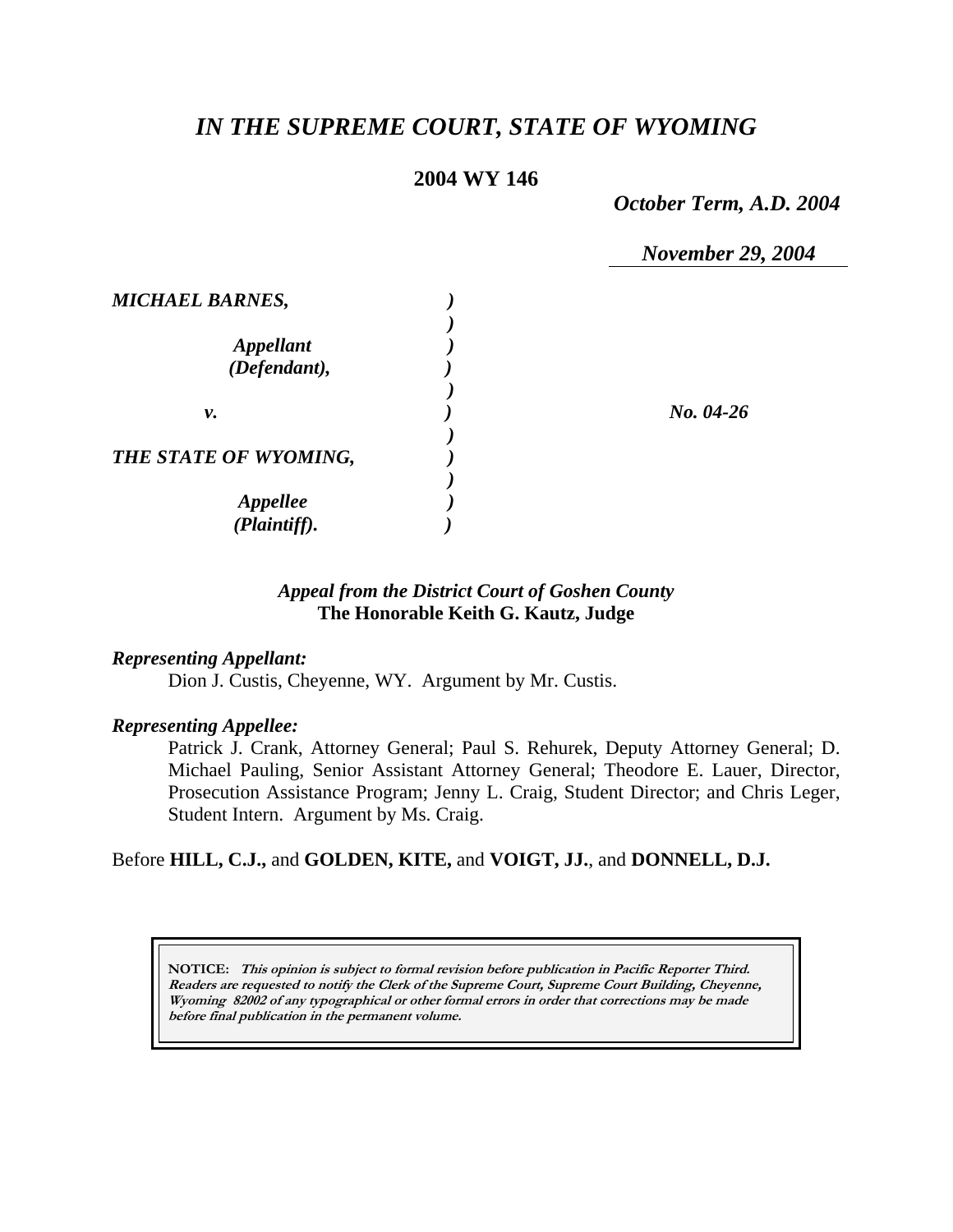## **DONNELL, District Judge.**

[¶1] Appellant, Michael Barnes, appeals a jury's verdict finding him guilty on one count of aggravated assault. He claims ineffective assistance of counsel. Finding no support for this assertion in the record, we affirm.

[¶2] On January 9, 2003, Goshen County law enforcement officers received a call to respond to a residence on the north side of Torrington, Wyoming. They were advised a female caller had reported that she was being threatened by a man with a gun. The first officer to arrive at the scene was Sheriff Donald J. Murphy, followed shortly thereafter by Torrington Chief of Police Billy Janes, Wyoming Highway Patrolman Michael Lowry, and other officers.

[¶3] Sheriff Murphy immediately observed a white pickup truck with the doors open and an individual, later identified as Appellant, standing between the open doors with what appeared to be a rifle or shotgun. Sheriff Murphy opened the door on his patrol car and ordered Appellant to put the weapon down. Appellant then stepped away from his truck, lowered the gun, which turned out to be a shotgun, to his hip and advanced toward the Sheriff with one hand on the pistol grip of the shotgun, the other hand on the fore-end, and the barrel pointed in the Sheriff's direction. Sheriff Murphy later testified that this action frightened him because Appellant seemed to be "looking through" him or somehow not seeing him. Sheriff Murphy drew his service pistol, pointed it at Appellant, and continued to order him to drop the shotgun. Trooper Lowry had, in the meantime, retrieved a shotgun from his own patrol vehicle; loaded the chamber; and pointed it at Appellant. He, too, ordered Appellant to drop his weapon. Appellant turned and looked at Trooper Lowry, then lowered the barrel of his shotgun and laid it against his pickup truck. He was then taken into custody and transported to the Goshen County detention facility.

[¶4] Appellant was subsequently tried on one count of aggravated assault in violation of Wyo. Stat. Ann. § 6-2-502(a)(iii) (LexisNexis 2003). At trial, the primary witnesses for the State were Sheriff Murphy, Chief of Police Janes, and Trooper Lowry. During the course of voir dire, prospective jurors were questioned by the State, and to a much greater degree by the defense, concerning their knowledge and opinions of law enforcement officers in general and their relationships, contacts with, and perceptions of the three primary witnesses in particular. A number of potential jurors were dismissed for cause after having expressed strong opinions, one way or another, about law enforcement officers or the witnesses. No juror was seated who had described any relationship with, or strong opinion of, Sheriff Murphy or the other officers. The defense passed the jury for cause at the conclusion of voir dire.

[¶5] Appellant now asserts ineffective assistance of counsel. He argues, first, that trial counsel failed to adequately question potential jurors to ferret out undue prejudice. Second, he argues that, since Sheriff Murphy was an elected official and the victim of the crime, his attorney's performance was deficient in failing to request a change of venue prior to trial.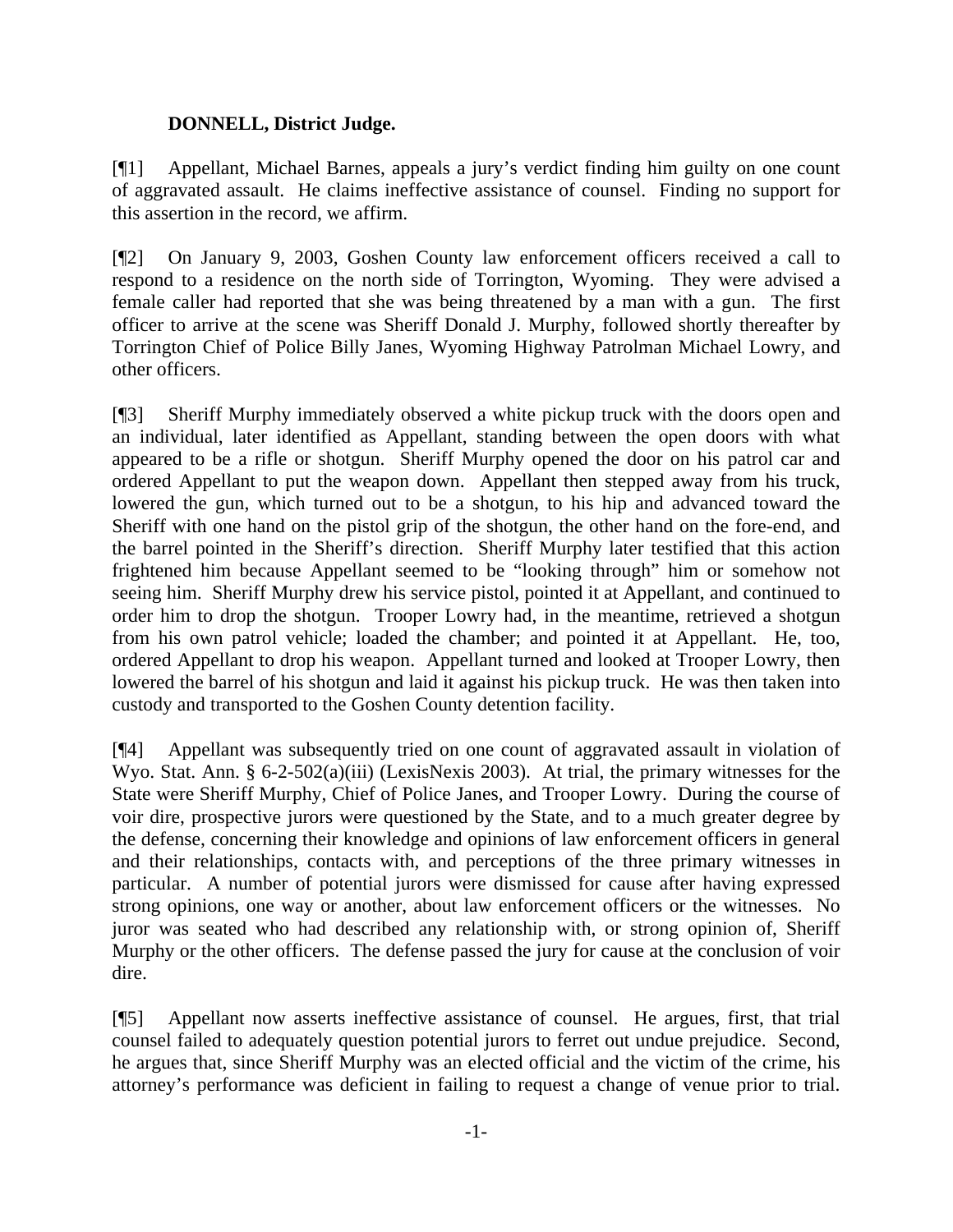Appellant asserts that one or more persons on the jury must have voted for Sheriff Murphy; that such persons must, therefore, have been inherently biased in favor of the sheriff's testimony; that Appellant could not, therefore, receive a fair trial in Goshen County; and that a change of venue should have been requested. He states the following issue for our consideration:

> Appellant's case was prejudiced due to the ineffective assistance of counsel.

The State's issues are stated with somewhat greater particularity:

I. Did Appellant's trial counsel provide ineffective assistance when she did not file a motion for a change of venue?

II. Did Appellant's trial counsel fail to examine prospective jurors effectively during *voir dire*, and thereby deny Appellant the effective assistance of counsel?

#### *STANDARD OF REVIEW*

[¶6] We have recently specified the standard of review in cases involving claims of ineffective assistance of counsel:

> When reviewing a claim of ineffective assistance of counsel, the paramount determination is whether, in light of all the circumstances, trial counsel's acts or omissions were outside the wide range of professionally competent assistance. *Herdt v. State*, 891 P.2d 793, 796 (Wyo. 1995); *Starr v. State*, 888 P.2d 1262, 1266-67 (Wyo. 1995); *Arner v. State*, 872 P.2d 100, 104 (Wyo. 1994); *Frias v. State*, 722 P.2d 135, 145 (Wyo. 1986). The reviewing court should indulge a strong presumption that counsel rendered adequate assistance and made all significant decisions in the exercise of reasonable professional judgment. *Herdt*, at 796; *Starr*, at 1266; *Arner*, at 104; *Strickland v. Washington*, 466 U.S. 668, 689, 104 S.Ct. 2052, 2065, 80 L.Ed.2d 674 (1984).

> Under the two-prong standard articulated in *Strickland* and *Frias*, an appellant claiming ineffective assistance of counsel must demonstrate on the record that counsel's performance was deficient and that prejudice resulted. *Strickland*, 466 U.S. at 687, 104 S.Ct. at 2064;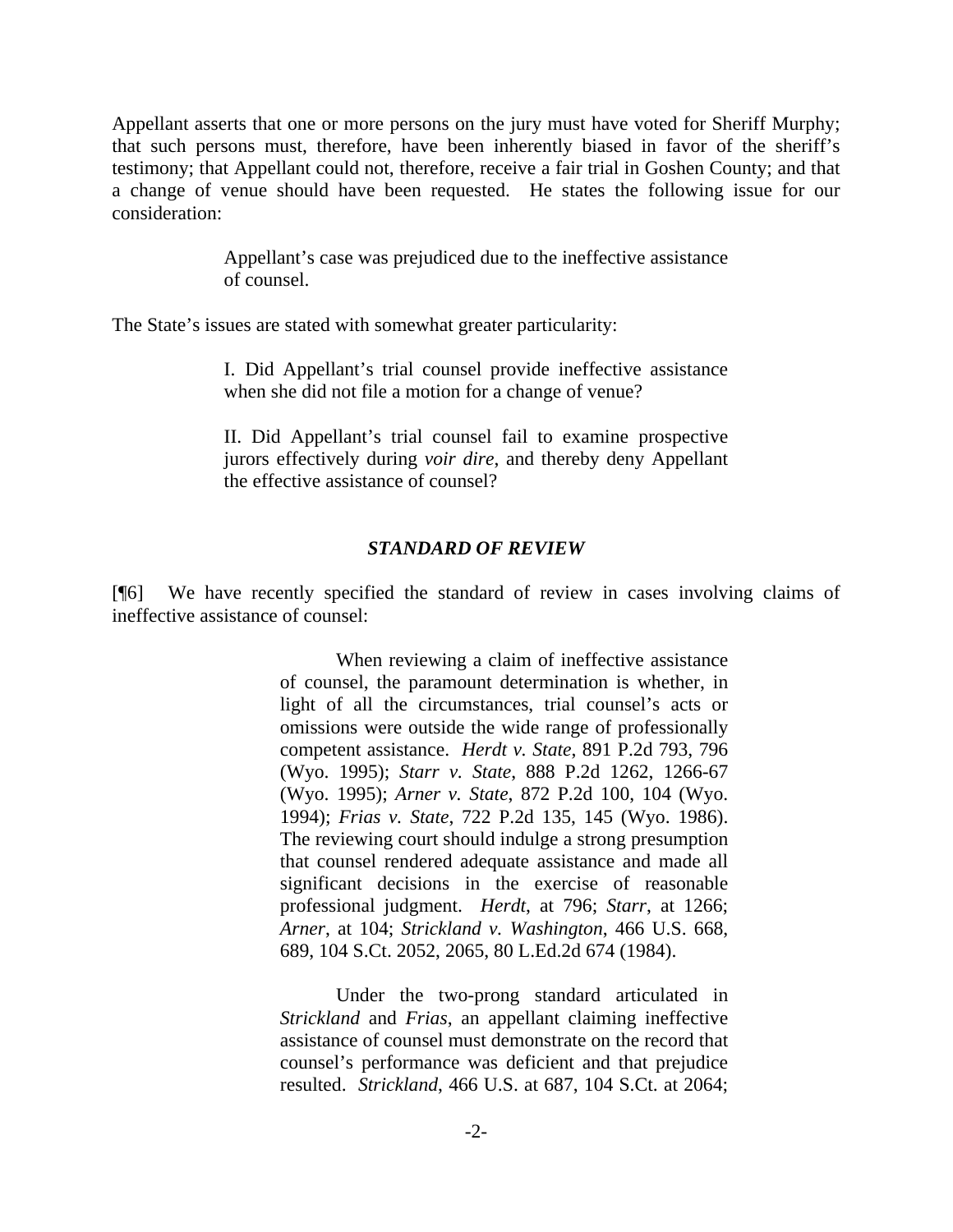*Starr*, at 1266; *King v. State*, 810 P.2d 119, 125 (Wyo. 1991) (Cardine, J., dissenting); *Campbell v. State*, 728 P.2d 628, 629 (Wyo. 1986); *Frias*, 722 P.2d at 145. In other words, to warrant reversal on a claim of ineffective assistance of counsel, an appellant must demonstrate that his counsel failed to "render such assistance as would have been offered by a reasonably competent attorney" and that "counsel's deficiency prejudiced the defense of the case." *Lower v. State*, 786 P.2d 346, 349 (Wyo. 1990). "The benchmark for judging any claim of ineffectiveness must be whether counsel's conduct so undermined the proper functioning of the adversarial process that the trial cannot be relied on as having produced a just result." *Strickland*, 466 U.S. at 686, 104 S.Ct. at 2064.

*Asch* [*v. State*, 2003 WY 18, 62 P.3d 945 (Wyo. 2203)], ¶11 (quoting *Becker v. State*, 2002 WY 126, ¶12, 53 P.3d 94, ¶12 (Wyo. 2002); *Reyna v. State*, 2001 WY 105, ¶19, 33 P.3d 1129, ¶19 (Wyo. 2001); *Chapman v. State*, 2001 WY 25, ¶6, 18 P.3d 1164, ¶6 (Wyo. 2001); *Grainey v. State*, 997 P.2d 1035, 1038- 39 (Wyo. 2000)). The burden of proving that counsel was ineffective rests entirely on an appellant. *Asch*, ¶11 (citing *Barkell v. State*, 2002 WY 153, ¶10, 55 P.3d 1239, ¶10 (Wyo. 2002)). To satisfy his burden, an appellant must provide more than mere speculation or equivocal inferences. *Sincock v. State*, 2003 WY 115, ¶37, 76 P.3d 323, ¶37 (Wyo. 2003) (citing *Barkell*, ¶13).

*Duke v. State*, 2004 WY 120, ¶36, 99 P.3d 928, ¶36 (Wyo. 2004).

#### *DISCUSSION*

[¶7] Appellant asserts he received ineffective assistance of counsel because his trial attorney failed to request a change of venue. Of course, a change of venue may be granted only under certain limited circumstances:

> Criminal defendants in Wyoming have a constitutional right to a trial by an impartial jury. Wyoming's constitutional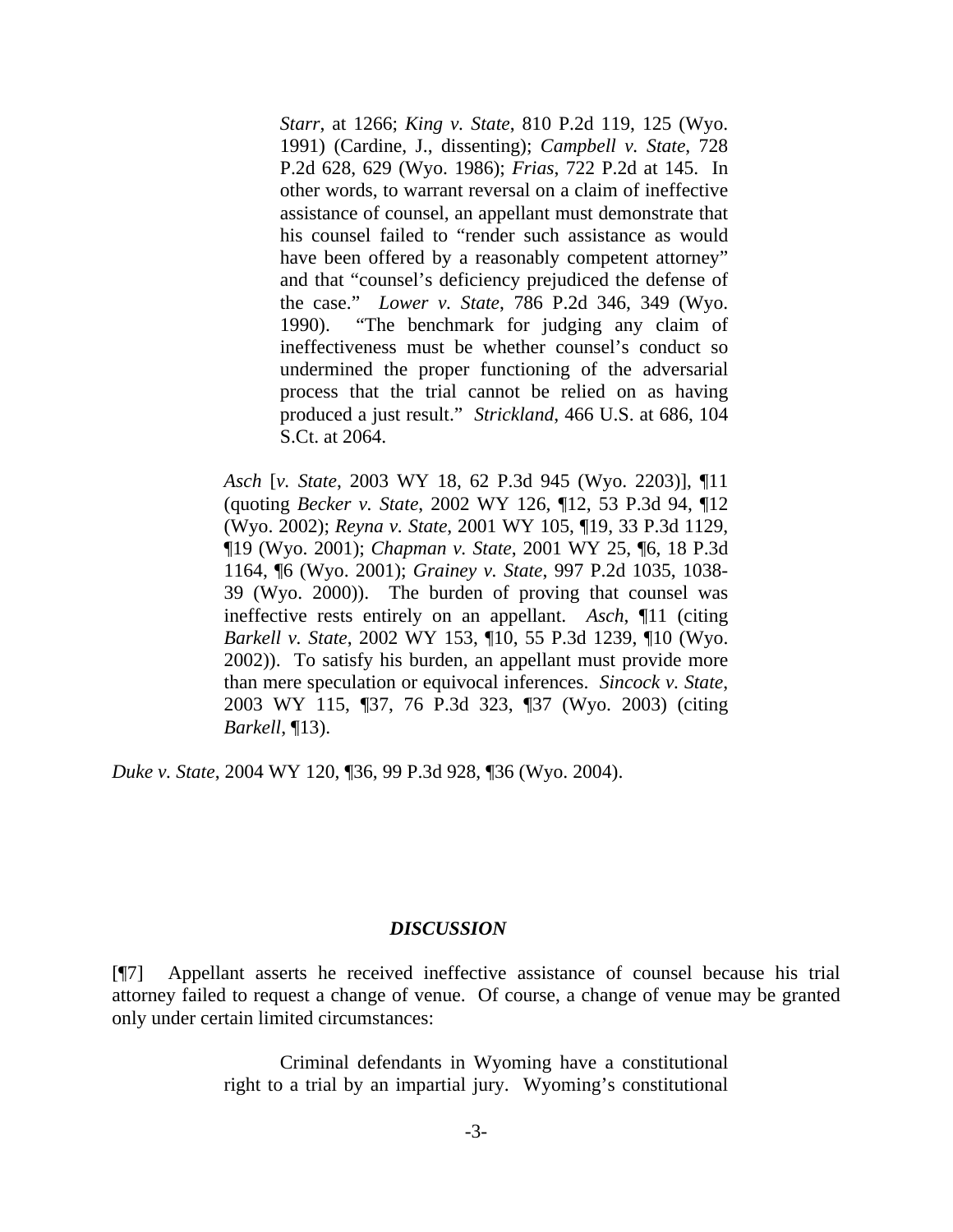provision grants the right to trial "by an impartial jury of the county or district in which the offense is alleged to have been committed." Wyo. Const. art. 1, § 10. The legislative provision mirroring the constitution requires "[e]very criminal case shall be tried in the county in which the indictment or offense charged is found, except as otherwise provided by law." Wyo. Stat. Ann. § 1-7-102(a) (Lexis 1999). Trial proceedings are transferred to another county "only if the court is satisfied that there exists within the county where the prosecution is pending so great a prejudice against the defendant that the defendant cannot obtain a fair and impartial trial in that county." W.R.Cr.P. 21(a).

*Urbigkit v. State,* 2003 WY 57*,* ¶27, 67 P.3d 1207, ¶27 (Wyo. 2003) (quoting *Nixon v. State,*  994 P.2d 324, 327 (Wyo. 1999)). This case was not one that generated a great deal of pretrial publicity. In fact, most of the prospective jurors had no knowledge of the case when they reported for jury duty. The question, then, is not whether a change of venue might have been appropriate prior to voir dire, as there was no apparent reason to anticipate such, but whether voir dire, if properly handled by defense counsel, would have revealed "so great a prejudice against the defendant that [he could not] obtain a fair and impartial trial in [Goshen County]." *Urbigkit*, ¶27. Absent such, a change of venue could not have been granted.

[¶8] Here, Appellant is required to meet a two-part test. First, he must show that defense counsel's performance was deficient and, second, that this deficiency prejudiced him. *Duke*, ¶36. In cases involving jury selection, we have stated "[b]ecause voir dire questioning techniques are diverse, any inadequacy in voir dire questioning must be egregious and obvious to fall below the line of competence." *Sorensen v. State*, 6 P.3d 657, 661 (Wyo. 2000).

[¶9] Our review of the record in this matter reveals no reason to conclude that defense counsel's performance in questioning potential jurors was in any way deficient. It should be noted that her questioning followed an in-depth examination by the prosecutor that revealed several relationships with law enforcement officers and potential biases among the members of the jury panel. Despite the fact that Appellant's attorney was, quite properly, not permitted to ask questions that had been previously asked and answered, she was able to delve into issues of law enforcement relationships and bias in considerable detail. Defense counsel asked potential jurors about people they knew, including law enforcement officers and members of Appellant's family. She asked about opinions, rumors, feelings about, and relationships with law, enforcement officers. Because the alleged crime involved a firearm, she asked about past experiences with guns and violent crime. Ultimately, she succeeded in having four potential jurors excused for cause because of their relationships with, and strong prejudices in favor of, law enforcement officers. In fact, the only potential juror who expressed any sort of bias at all and who was not excused for cause was one Mrs. Tollefson. However, Mrs. Tollefson did not sit on the jury. We conclude that Appellant has not shown